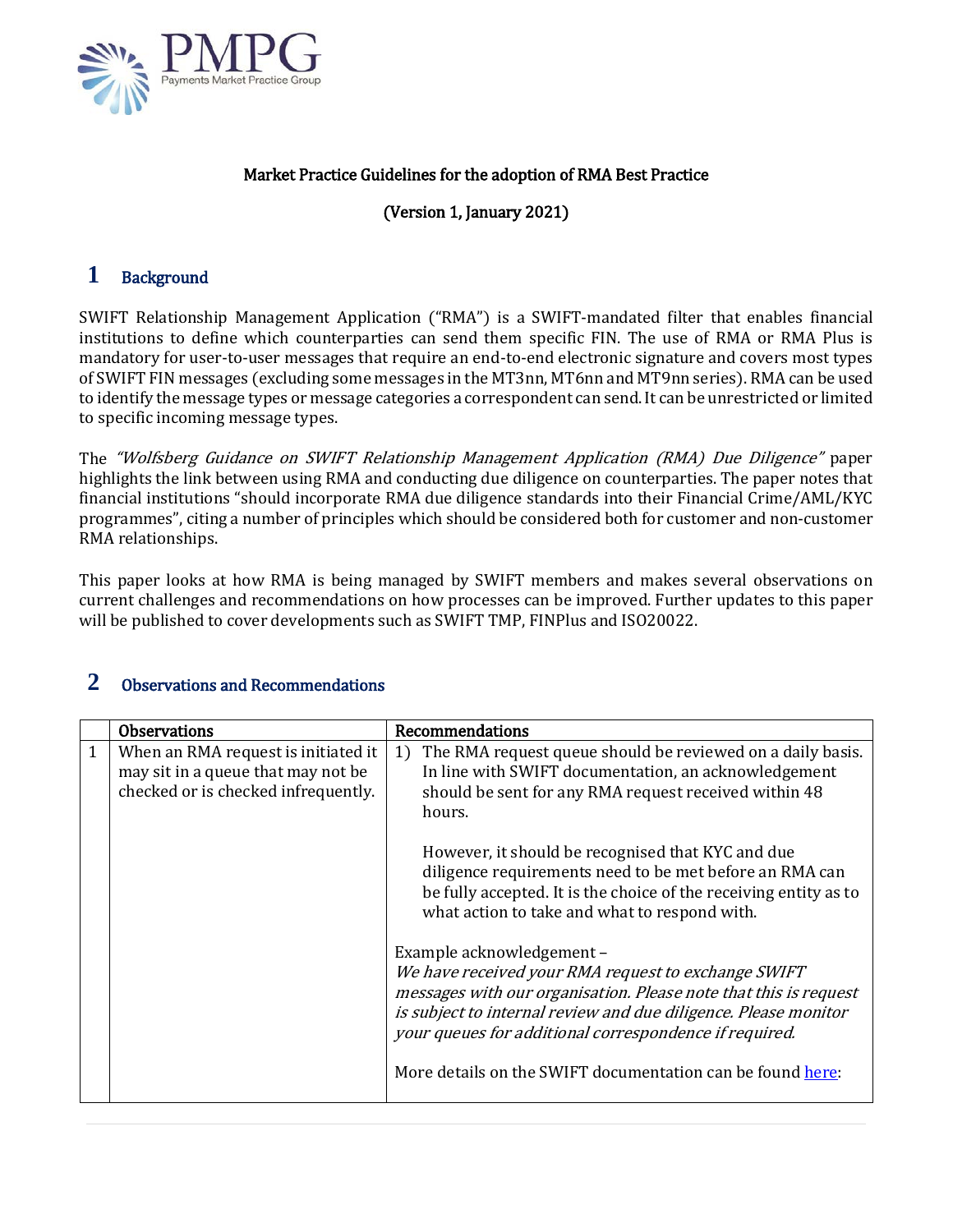

| $\overline{2}$ | Due diligence needs to be<br>undertaken when an RMA request<br>is received. This can be onerous<br>and time-consuming.                                                               | An organisation determines their own controls and due<br>1)<br>diligence procedures.<br>Where possible existing industry tools and available<br>information should be leveraged to support any due<br>diligence. e.g. SWIFT KYC Registry tool, attestations to the<br>SWIFT CSP,<br>When an RMA request is initiated the receiving entity may<br>2)<br>follow up with due diligence questions that may include KYC<br>and CSP. The organization requesting the RMA should be<br>prepared for follow up messages and respond in a timely<br>manner. |
|----------------|--------------------------------------------------------------------------------------------------------------------------------------------------------------------------------------|----------------------------------------------------------------------------------------------------------------------------------------------------------------------------------------------------------------------------------------------------------------------------------------------------------------------------------------------------------------------------------------------------------------------------------------------------------------------------------------------------------------------------------------------------|
| 3              | Often the recipient does not know<br>the reason for the RMA request or<br>who to contact at the sending<br>organisation. Finding contact<br>details can be difficult.                | 1) The requesting organisation should send an additional<br>message to support the RMA request providing the reason<br>for the request and if possible, a contact at the sender. This<br>will aid in cases where additional information is required.<br>Example -                                                                                                                                                                                                                                                                                  |
|                |                                                                                                                                                                                      | Please see our RMA request to exchange SWIFT messages<br>between our organisations dated 22 <sup>nd</sup> Feb 2020. This request is<br>to support commercial payment activity for transfers due to<br>your customers. Please contact<br>Mary.Smith(at)exampleemail.com for further details if required.                                                                                                                                                                                                                                            |
|                |                                                                                                                                                                                      | 2) Where appropriate, organisations may identify RMA owners<br>for specific message types within their own internal<br>controls and procedures. This ensures understanding of the<br>business requirements for that particular type of request.                                                                                                                                                                                                                                                                                                    |
|                |                                                                                                                                                                                      | At the time of publication, RMA requests for FINPlus<br>3)<br>messages should be limited to specific business reasons and<br>where the recipient is aware of the requirement for the<br>FINPlus RMA exchange. Blanket requests for FINPlus<br>messages to mirror existing RMA exchanges should not be<br>attempted at this time.                                                                                                                                                                                                                   |
|                |                                                                                                                                                                                      | Note: this best practice paper will be updated as the FINPlus<br>service matures.                                                                                                                                                                                                                                                                                                                                                                                                                                                                  |
| $\overline{4}$ | Lack of RMA product awareness<br>within organisations can mean that<br>setting up and maintaining an RMA<br>is problematic. This is particularly<br>noticeable with the use of RMA+. | Organisations internal processes and procedures should be<br>1)<br>based on <b>SWIFT</b> usage guides.                                                                                                                                                                                                                                                                                                                                                                                                                                             |
|                |                                                                                                                                                                                      | The RMA+ utility is free of charge and allows organisations<br>2)<br>greater control on their SWIFT messaging exchanges. Please<br>note that both the sending and receiving organisations do<br>not both need to use RMA+.                                                                                                                                                                                                                                                                                                                         |
| 5              | An organisation's procedures may<br>revoke all RMAs for a group when<br>this has not been requested                                                                                  | An organisation's revocation procedures should account for<br>1)<br>both the BIC 8 and BIC 4 level. A blanket removal of BICs<br>within a group should not be performed unless there is the<br>appropriate rationale.                                                                                                                                                                                                                                                                                                                              |